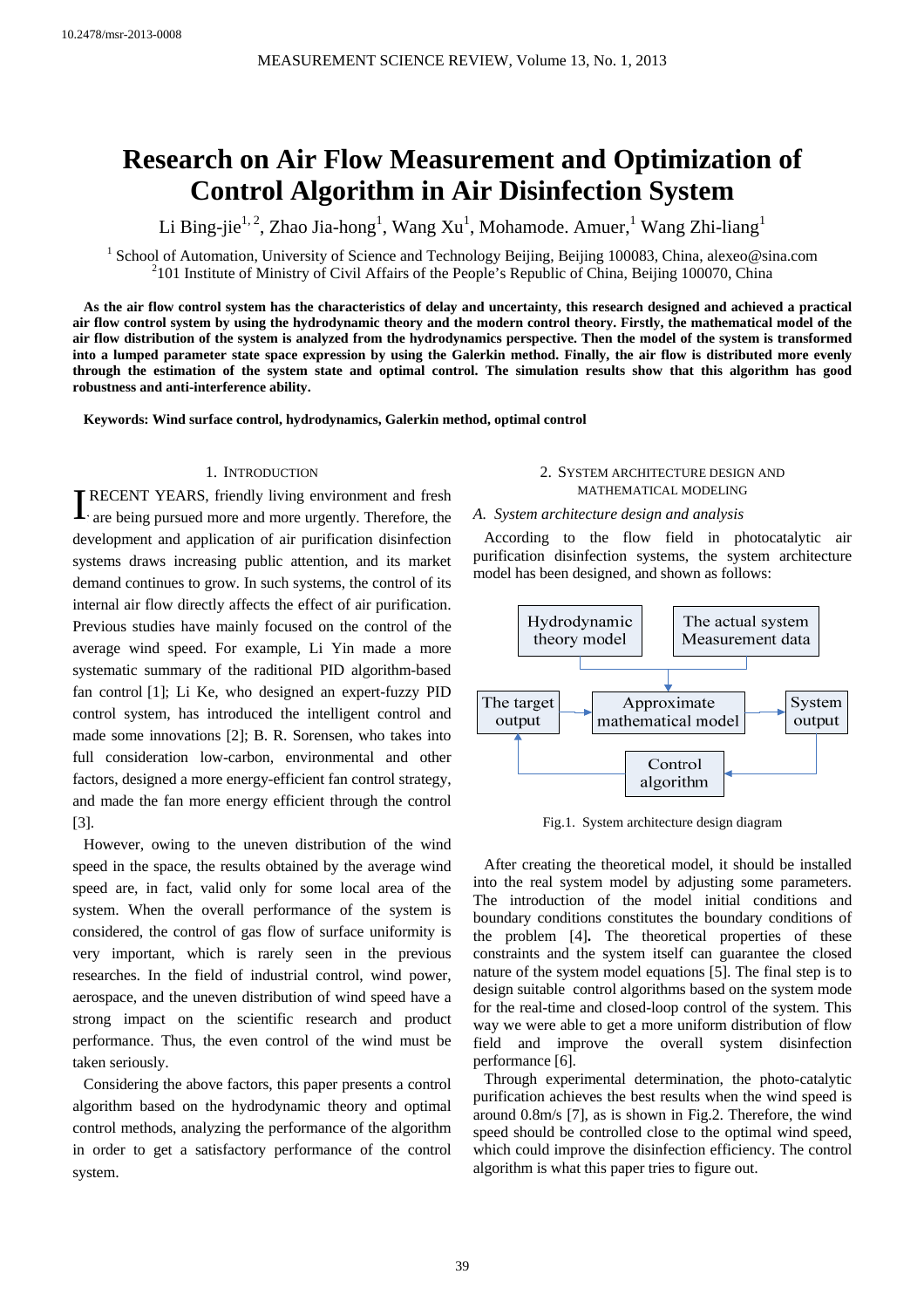

Fig.2. Relationship diagram between Photocatalytic effect and wind speed  $(25^{\circ} \text{ C})$ 

## *B. The mathematical model based on the N-S equations*

As the speed of the object fluid flow is low, it can be assumed as incompressible viscous fluid. The wind speed in the chamber fits the parabolic distribution. Then take the inertial frame of reference for the study, and describe the object fluid in Euler mode. The air gravity is so low that it can be ignored. Take the fan force as the major force, and the fluid system is the laminar flow model.

According to the basic fluid mechanics equations and common model, the viscous incompressible closed equations of fluid can be taken as the model of the system. A simplified form of formula is shown in (2-1).

$$
\frac{D\vec{V}}{Dt} = \frac{1}{\rho} \nabla \vec{p} + \frac{\mu}{\rho} \nabla^2 \vec{V}
$$
\n(1)

In equation (1),  $\nabla$  is the Hamiltonian operator;  $\overrightarrow{V}$  is velocity vector;  $\overrightarrow{V} = \overrightarrow{V}(x, y, z, t)$ ,  $\frac{D}{Dt} = \frac{\partial}{\partial t} + (\overrightarrow{V} \cdot \nabla)$  $\frac{D}{\phantom{0}} = \frac{\partial}{\partial} + (\vec{V} \cdot \nabla)$  is

material derivative;  $\overrightarrow{p} = (p_x, p_y, p_z)$  is surface force, here it mainly refers to the upward traction on the fluid from fans; density  $\rho$  = constant; viscosity  $\mu$  = constant. This is the N-S equation for the air flow in this paper.

Expand material derivative and Hamiltonian operator, and then get the partial derivative of time and the velocity vector on the three-dimensional coordinates. As the fluid in this paper is represented by the Z-axis of laminar flow, the velocity vector in both directions in the x, y component is zero. A simplified form of formula is shown in equation (2)

$$
\frac{\partial u}{\partial t} + u \frac{\partial u}{\partial z} = \frac{1}{\rho} \left( \frac{\partial p}{\partial x} + \frac{\partial p}{\partial y} + \frac{\partial p}{\partial z} \right) + \frac{\mu}{\rho} \left( \frac{\partial^2 u}{\partial x^2} + \frac{\partial^2 u}{\partial y^2} + \frac{\partial^2 u}{\partial z^2} \right) (2)
$$

According to the law of conservation of mass, fluid continuity equation could be in this form:  $\nabla \cdot \vec{v} = 0$ , [4]. Meanwhile, the component of the velocity vector in the direction of x, y is zero; then  $\frac{\partial u}{\partial x} = 0$ ∂ ∂ z  $\frac{u}{u} = 0$ . In addition, under the assumption that in this system, forces from the fan on the fluid surface only have an effect in the z direction, the mathematical expression could be further simplified. With ideal wind speed distribution estimating the surface force, it could take the surface forces for the parabolic equation [4]. Beginning with the one-dimensional wind speed distribution,

Take 
$$
\frac{1}{\rho} \frac{\partial p}{\partial z} = p(x, t)
$$
, and  $a^2 = \frac{\mu}{\rho}$ . Then the N-S

equation of the system can be expressed as equation (3).

$$
\frac{\partial u}{\partial t} = a^2 \frac{\partial^2 u}{\partial x^2} + p(x, t)
$$
 (3)

## *C. The application of the Galerkin method*

On the basis of establishing the system's theoretical model, the methods of mathematical physics should be used in order to get a result. The system model with the controlled quality should be transformed into a form that the control theory can solve. Concerning the boundary conditions that the component of the gas flow rate on the chassis wall must be zero, the problem can be described as equation (4).

$$
\begin{cases} u_t - a^2 u_{xx} = p(x, t) \\ u|_{x=0} = 0, u|_{x=l} = 0 \end{cases}
$$
 (4)

This is, in fact, the typical heat conduction problem on finite pole in the mathematical physics method [8]. In this system,  $\hat{I}$  refers to the maximum length in x axis, which measures  $l = 0.5$  (m).

Take 
$$
p(x, t) = q(x)f(t)
$$
, and  $q(x) = b(x - \frac{1}{2})^2 + c$ ,

in which  $b$  and  $c$  can be figured out through the system fitting method. Then consider the Galerkin method to solve the Boundary Value Problems

*1).* Select a relatively complete set of functions, like

$$
\{x(1-x), x^2(1-x), \ldots, x^i(1-x), \ldots\}.
$$

*2).* Take a linear combination as the approximate solution of the equation.  $u_k(x, t)$ , it can be expressed as follows:

$$
u_{k}(x,t) = \sum_{i=1}^{k} \lambda_{i}(t) \cdot v_{i}(x) = \sum_{i=1}^{k} \lambda_{i}(t) \cdot x^{i}(l-x)
$$
 (5)

in which  $\lambda_i(t)$  is to be determined. Substitute  $u_k(x, t)$  into (2-4), and then get equation (6)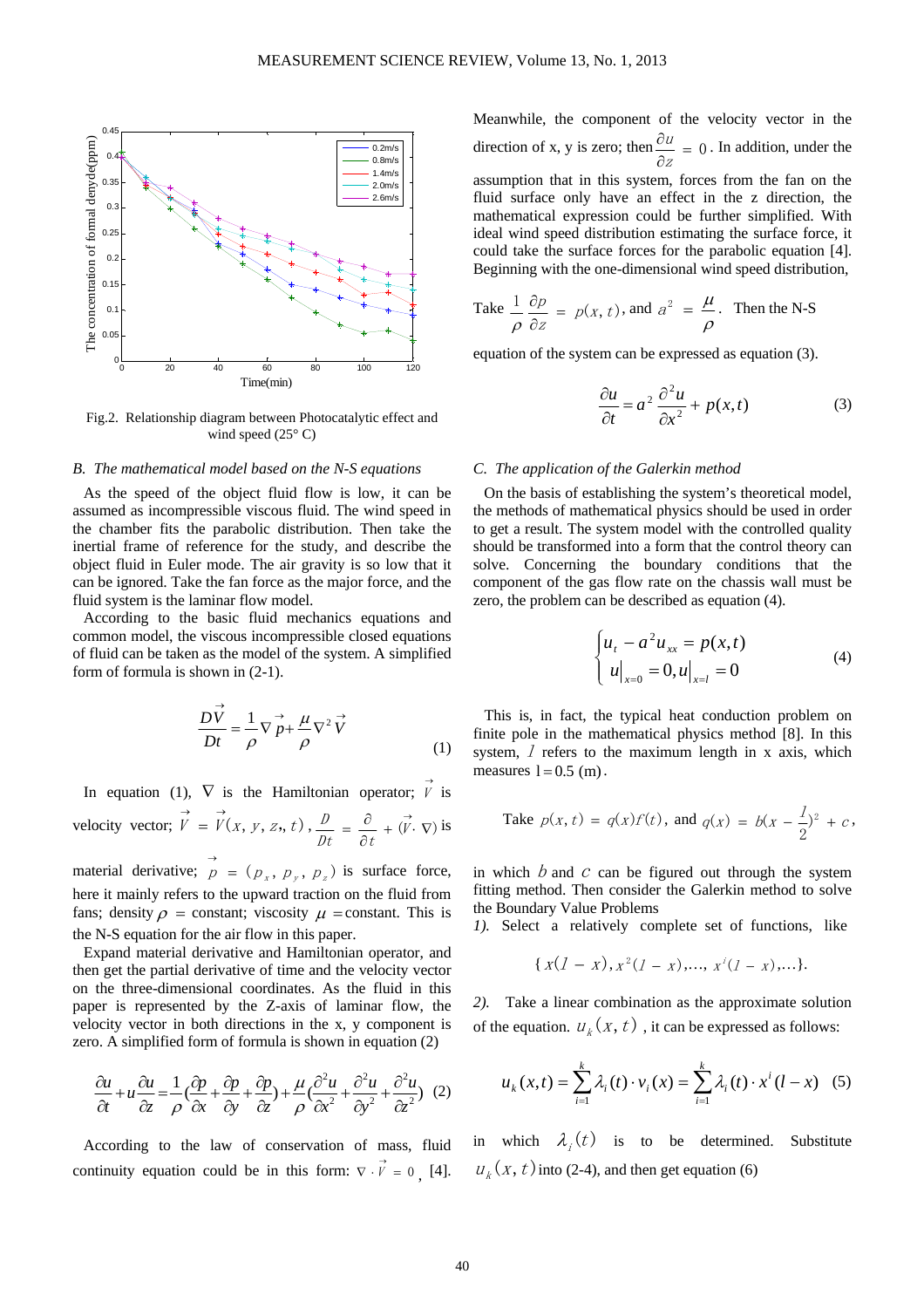$$
\sum_{i=1}^{k} \frac{d(\lambda_i(t))}{dt} v_i(x) = a^2 \sum_{i=1}^{k} \lambda_i(t) \frac{d^2(v_i(x))}{dx^2} + q(x)f(t) \qquad (6)
$$

*3*). Use the components of  $u_k(x, t)$  to multiply the above equation on both sides. Do the integral in the region.

When combining the  $k$  items, it can be integrated to the coefficient matrix of the system's equations. Evaluate integration with each element of the  $k \times k$  dimensional coefficient matrix, and then the partial differential equations can be turned into ordinary differential equations. Choose  $k = 3$ , and substitute it into the expression of  $v_i(x)$  and  $q(x)$ , it gets the form:

$$
\int_{0}^{x^{2}(1-x)^{2}} \begin{pmatrix} x^{3}(1-x)^{2} & x^{4}(1-x)^{2} & x^{4}(1-x)^{2} \\ x^{3}(1-x)^{2} & x^{4}(1-x)^{2} & x^{5}(1-x)^{2} & dx \\ x^{4}(1-x)^{2} & x^{5}(1-x)^{2} & x^{6}(1-x)^{2} & dx \end{pmatrix} dx_{2}(t)
$$
\n
$$
= a^{2} \int_{0}^{x^{2}(1-x)} (-2x^{2}(1-x) - 2x^{2}(1-3x)(1-x) - 6x^{2}(1-2x)(1-x)) dx_{2}(t) dx_{2}(t) dx_{2}(t) dx_{2}(t) dx_{2}(t) dx_{2}(t) dx_{2}(t) dx_{2}(t) dx_{2}(t) dx_{2}(t) dx_{2}(t) dx_{2}(t) dx_{2}(t) dx_{2}(t) dx_{2}(t) dx_{2}(t) dx_{2}(t) dx_{2}(t) dx_{2}(t) dx_{2}(t) dx_{2}(t) dx_{2}(t) dx_{2}(t) dx_{2}(t) dx_{2}(t) dx_{2}(t) dx_{2}(t) dx_{2}(t) dx_{2}(t) dx_{2}(t) dx_{2}(t) dx_{2}(t) dx_{2}(t) dx_{2}(t) dx_{2}(t) dx_{2}(t) dx_{2}(t) dx_{2}(t) dx_{2}(t) dx_{2}(t) dx_{2}(t) dx_{2}(t) dx_{2}(t) dx_{2}(t) dx_{2}(t) dx_{2}(t) dx_{2}(t) dx_{2}(t) dx_{2}(t) dx_{2}(t) dx_{2}(t) dx_{2}(t) dx_{2}(t) dx_{2}(t) dx_{2}(t) dx_{2}(t) dx_{2}(t) dx_{2}(t) dx_{2}(t) dx_{2}(t) dx_{2}(t) dx_{2}(t) dx_{2}(t) dx_{2}(t) dx_{2}(t) dx_{2}(t) dx_{2}(t) dx_{2}(t) dx_{2}(t) dx_{2}(t) dx_{2}(t) dx_{2}(t) dx_{2}(t) dx_{2}(t) dx_{2}(t) dx_{2}(t) dx_{2}(t) dx_{2}(t) dx_{2}(t) dx_{2}(t) dx_{2}(t) dx_{2}(t) dx_{2}(t) dx_{2}(t) dx_{2}(t) dx_{2}(t) dx_{2}(t) dx_{2}(t) dx_{2}(t) dx_{2}(t) dx_{2}(t) dx_{2}(t) dx_{2}(t)
$$

Take  $l = 0.5$ ,  $b = 9.923$  and  $c = 0.595$  In fluid mechanics, when the temperature is 300 K, the air dynamic viscosity is  $\mu = 1.846 \times 10^{-5}$ , and the density is  $\rho = 1.161$ . Then it can be concluded that  $a^2 = 1.590 \times 10^{-5}$ . Take the inverse of the derivative coefficient matrix of  $\lambda$ , and multiply on both sides of the equation (7). By doing all these, the system model can be expressed in the flowing form equation (8)

 $\lambda = A\lambda + Bf$  (8)

Where,

$$
A = \begin{pmatrix} -1.7808 \times 10^{-3} & 2.2260 \times 10^{-4} & -1.4310 \times 10^{-4} \\ 1.0685 \times 10^{-2} & 0 & 2.6712 \times 10^{-3} \\ -2.1370 \times 10^{-2} & -5.3424 \times 10^{-3} & -8.0136 \times 10^{-3} \end{pmatrix}
$$

$$
B = (24.8072 - 208.3836 - 416.7672)^{T}
$$

It is obvious that by using the Galerkin method to simplify the system theory model, it is easy to get the state space equation of modern control theory.

#### 3. DESIGN OF CONTROL ALGORITHM

# *A. Methods of modern control theory based on state feedback*

State feedback can provide richer state information and more available degrees of freedom, which make the system achieve better performance in control, so the state feedback is adopted for closed-loop control. However, normally the system state variables cannot be directly detected, which requires some specific means of estimating in order to complete the feedback. Here the wind speed distribution is considered to be expanded in the spatial domain, and the solution region is meshed with the use of the finite element method. Take the four regions which are meshed by three measurement points and border demarcation as the grid, denoted as  $e_i$  ( $i = 1, 2, 3, 4$ ).

Here,  $y_i$  ( $i = 1, 2, 3$ ) is the data from three measurement points, two segments at the measurement point are a set of basis functions, denoted as  $X_i$  ( $i = 1, 2, 3$ ). The wind speed distribution in the spatial domain can be expanded as shown in the form of equation (9):

$$
u(x,t) = \sum_{i=1}^{3} X_i(x) y_i(t)
$$
 (9)

Construct wind speed interpolation function on each interval  $e_i$ , using linear interpolation, gets:

$$
\begin{cases} u_j = a_1 + a_2 x_j \\ u_m = a_1 + a_2 x_m \end{cases}
$$
\n(10)

Here, j and m are interval endpoints. Calculate  $a_1$  and  $a_2$ from Fig.3. Get wind speed interpolation function on each region as follows:

$$
\begin{cases}\n u_1 = 10y_1 \cdot x \\
 u_2 = (2y_1 - y_2) + (-10y_1 + 10y_2)x \\
 u_3 = (2y_2 - y_3) + (-5y_2 + 5y_3)x \\
 u_4 = 5y_3 - 10y_3 \cdot x\n\end{cases}
$$
\n(11)

Organize equation (11). Get the expression of  $X_i$  as shown in equation (12):

$$
\begin{cases}\nX_1(x) = \begin{cases}\n10x & 0 \le x < 0.1 \\
2 - 10x & 0.1 \le x < 0.2\n\end{cases} \\
X_2(x) = \begin{cases}\n10x - 1 & 0.1 \le x < 0.2 \\
-5x + 2 & 0.2 \le x < 0.4\n\end{cases} \\
X_3(x) = \begin{cases}\n-1 + 5x & 0.2 \le x < 0.4 \\
5 - 10x & 0.4 \le x \le 0.5\n\end{cases}
$$
\n(12)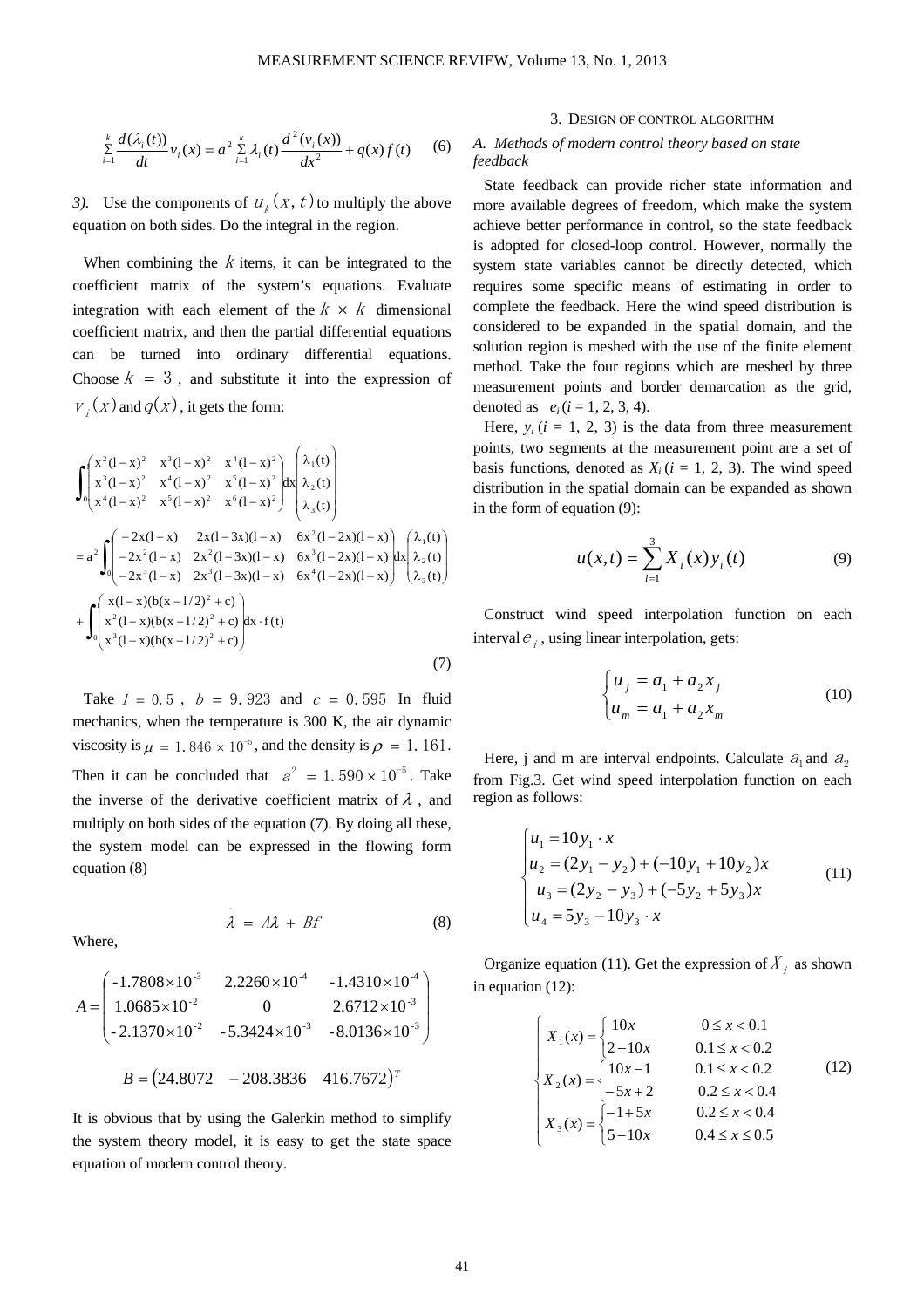Define the indicator function:

$$
J_e = \int_D \left(\sum_{j=1}^3 X_j(x) y_j(t) - \sum_{k=1}^3 x^k (l-x) \lambda_k(t)\right) X_i(x) dx = 0 \tag{13}
$$

Get a set of relationships between measuring the output and estimated state as shown below:

$$
\begin{cases}\n\int_{0}^{0.5} X_{1}(x) \sum_{j=1}^{3} X_{j}(x) y_{j}(t) dx = \int_{0}^{0.5} X_{1}(x) \sum_{k=1}^{3} x^{k} (0.5 - x) \lambda_{k}(t) dx \\
\int_{0}^{0.5} X_{2}(x) \sum_{j=1}^{3} X_{j}(x) y_{j}(t) dx = \int_{0}^{0.5} X_{2}(x) \sum_{k=1}^{3} x^{k} (0.5 - x) \lambda_{k}(t) dx \\
\int_{0}^{0.5} X_{3}(x) \sum_{j=1}^{3} X_{j}(x) y_{j}(t) dx = \int_{0}^{0.5} X_{3}(x) \sum_{k=1}^{3} x^{k} (0.5 - x) \lambda_{k}(t) dx\n\end{cases}
$$
\n(14)

Substituting (3-4) into (3-6), get the following relations:

$$
\begin{pmatrix} y_1 \\ y_2 \\ y_3 \end{pmatrix} = \begin{pmatrix} 0.04114 & 0.00308 & 0.00017 \\ 0.06541 & 0.01367 & 0.00257 \\ 0.04570 & 0.01894 & 0.00756 \end{pmatrix} \begin{pmatrix} \lambda_1 \\ \lambda_2 \\ \lambda_3 \end{pmatrix}
$$
 (15)

Equation (15) gives the relationship matrix of the system output and system state. This relationship is based on equation (13), while the purpose is to estimate the system state according to the output of the three measurement point. The interpolation function remains continuous, that is, satisfying the compatibility conditions, for using a linear interpolation. Therefore, the calculation of the expansion of different forms can get the estimate of system state, which solves the problem of undetectable system's state that is used as feedback.



Fig.3. Schematic diagram of the wind speed distribution Basis function sin spatial domain base

In normal circumstances, state feedback matrix  $K$  can be figured out, using the state estimates. But the control objective in this system is the uniformity of the wind surface. It is not possible to determine the Pole assignment expectations of the matrix  $K$ . Optimal control theories should be introduced into the problem.

#### *B. Optimal control algorithm*

Use the energy and the error of the system to construct the linear quadratic, and design an infinite time state regulator to control the system. According to the estimation of system state space expression, take the performance function as follows:

$$
J = \frac{1}{2} \int_0^{\infty} (x^T Q_1 x + u^T Q_2 u) dt
$$
 (16)

In the function of performance, error vector  $X$  is equivalent to the system state vector  $\lambda$  and estimates  $\lambda$ .  $\mu$ , which denotes the control constraints in the dynamic control process, is equivalent to the control volume  $\bar{f}$  in the actual system.  $Q_1$  and  $Q_2$  represent the intensity of the controller.  $\overline{\phantom{a}}$ ⎠ ⎞  $\parallel$  $Q_1 = \begin{pmatrix} 3 & 0 \\ 0 & 4 \end{pmatrix}$ ,  $Q_2 = 1$ , then:

$$
J = \frac{1}{2} \int_0^\infty (3\lambda_1^2 + 4\lambda_2^2 + f^2) dt
$$
 (17)

Infinite time state regulator requires that the system is completely controllable, so the controllability of the system needs to be verified. The rank of controllability matrix is  $rank(M) = 2$ , so this system is not completely controllable. The necessary and sufficient condition for linear time-invariant system, which can be stabilized when state feedback is used for controlling, is that the uncontrollable subsystem is asymptotically stable. Therefore, decompose the system in accordance with the controllability. The result is shown in equation (18). The relationship between the output of the system and the system state is shown in equation (19). As the feature of one-dimensional control subsystem is negative, this system is stabilized.

$$
\hat{\lambda} = \begin{pmatrix} 0 & 3.4615 \times 10^4 & 0 \\ 1 & 0.0564 & 0.0115 \\ -5.4629 & -0.3258 & -0.0661 \end{pmatrix} \hat{\lambda} + \begin{pmatrix} 0 \\ 1 \\ 85.2 \end{pmatrix} f \qquad (18)
$$

$$
\begin{pmatrix} y_1 \\ y_2 \\ y_3 \end{pmatrix} = \begin{pmatrix} 0.45081 & -0.00241 & 0.00017 \\ -0.15689 & 0.00195 & 0.00257 \\ 0.33687 & -0.00159 & 0.00756 \end{pmatrix} \begin{pmatrix} \hat{\lambda}_1 \\ \hat{\lambda}_2 \\ \hat{\lambda}_3 \end{pmatrix}
$$
 (19)

Consider the question of the applicability of the optimal control method. The control exerted within a limited time can make the controllable components return to the zero state from the non-zero status, when it comes to the controllable subsystem. And the uncontrollable subsystem is asymptotically stable. So it is feasible to exert the state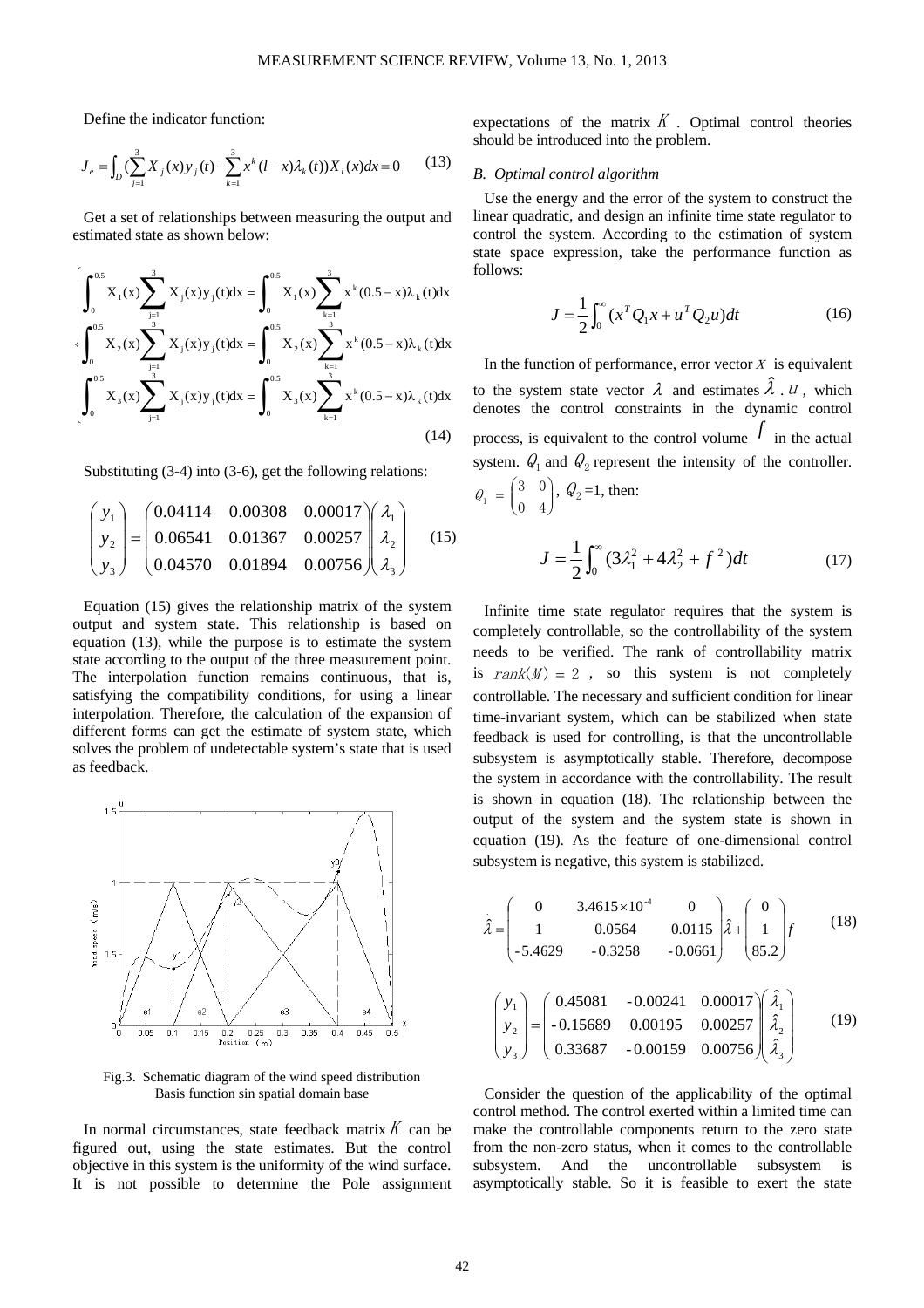feedback control on the system. Set the system matrix and control matrix,  $A'$  and  $B'$ , respectively, and the controllable subsystem expression as follows:

$$
\hat{\lambda}' = \begin{pmatrix} 0 & 3.4615 \times 10^{-4} \\ 1 & 0.0564 \end{pmatrix} \hat{\lambda}' + \begin{pmatrix} 0 \\ 1 \end{pmatrix} f \tag{20}
$$

 $Q_1$  and  $Q_2$  are both positive definite, so the optimal control could be :

$$
u^*(t) = -Q_2^{-1}B'^T P \hat{\lambda}'(t) = -1 \left(0 \t 1 \begin{pmatrix} p_{11} & p_{12} \\ p_{12} & p_{22} \end{pmatrix} \begin{pmatrix} \hat{\lambda}_1(t) \\ \hat{\lambda}_2(t) \end{pmatrix}
$$
  
= -p<sub>12</sub>  $\hat{\lambda}_1(t) - p_{22} \hat{\lambda}_2(t)$  (21)

Here the matrix P is the positive definite solution of the Riccati algebraic equation-  $PA' - A^{T}P + PB'Q_2^{-1}B'^{T}P - Q_1 = 0$ . Under the condition that P is ensured to be positive definite,

the solution is 
$$
P = \begin{pmatrix} 1.1400 \times 10^4 & 3 \\ 3 & 2.0577 \end{pmatrix}
$$
. Hence, the

optimal control is  $u^*(t) = -3\hat{\lambda}_1(t) - 2.057\hat{\lambda}_2(t)$ , and the optimal feedback gain matrix K is  $K = -Q_0^{-1}B^{\prime T}P = (-3 - 2, 0577)$ . According to the optimal control theory and previous discussion, it is known that this closed-loop system is stable. The structure of the completed closed-loop system is shown in Fig.4, with the closed-loop system state equation as

$$
\hat{\lambda}' = \begin{pmatrix} 0 & 3.4615 \times 10^{-4} \\ -2 & -2.0013 \end{pmatrix} \hat{\lambda}'.
$$



Fig.4. Structure of closed-loop system of wind surface control algorithm based on the model

## 4. SYSTEM SIMULATION AND PERFORMANCE ANALYSIS

In order to verify the control performance of the designed algorithm, the system is simulated with Simulink in Matlab 2007b, and a system output curve is drawn. Fig.5 compares the control performance of the new algorithm with the traditional PID algorithm.

It can be seen that the uniformity of the wind field distribution has been further improved compared with the original condition. The application of the newly designed

algorithm to photocatalytic air purification and disinfection system will increase its overall performance. In this case, the selection of wind speed value in three measurement points for control,  $x_1 = 10$ ,  $x_2 = 20$  and  $x_3 = 40$ , respectively, has its reasons. As is shown in the red curve of Fig.5, these three points represent the low, gentle and high points of the curve, respectively, which possess the most representative features. Therefore, in order to avoid the system calculating a large dimension, choosing these three points to control is the most representative, which gets a better performance. We have tried to change the different parameters, and the control effect has proved this idea. Using the device, its sterilization efficiency was tested for Staphylococcus albus. The results showed that the device could reduce the number of bacteria in the air significantly.



Fig.5. The comparison chart of wind surface uniformity from different algorithms

|                      | Table 1. Sterilization efficiency of the device for |  |  |  |
|----------------------|-----------------------------------------------------|--|--|--|
| Staphylococcus albus |                                                     |  |  |  |

| Time  | <b>Control</b> group               |                    | <b>Test group</b>     |                   |
|-------|------------------------------------|--------------------|-----------------------|-------------------|
| [min] | Number of                          | Natural            | Number of             | Purificat         |
|       | colonies                           | Decline rate       | colonies              | ion rate          |
|       | [CFU/m <sup>3</sup> ]              | $\lceil \% \rceil$ | [CFU/m <sup>3</sup> ] | $\lceil\% \rceil$ |
| 0     | $249509.00\pm2$                    | $\mathbf{\Omega}$  | 253482.70±3           |                   |
|       | 7209.86                            |                    | 4935.74               |                   |
| 30    | $189615.70 \pm 2$ $24.15 \pm 1.97$ |                    | $224.00\pm49.6$       | $99.88 \pm 0$     |
|       | 5703.85                            |                    | 8                     | .01               |
| 60    | $149308.00+2$                      | $40.31 \pm 2.13$   | $16.33 \pm 14.57$     | $99.99 \pm 0$     |
|       | 1379.87                            |                    |                       | .01               |
| 90    | $105026.70 \pm 1$ 57.88 $\pm 1.77$ |                    | - ( )                 | $100.00+$         |
|       | 7763.23                            |                    |                       | 0.00              |

#### 5. CONCLUSION

In this paper the experimental platform is the Nano air disinfection and purification system. The control objective is derived from actual requirements, and this paper gives a certain solution in the control algorithm, which is rare in the previous researches. In order to process the N-S equations, the idea of the Galerkin method is introduced to simplify the complex system model. Expanding the wind speed